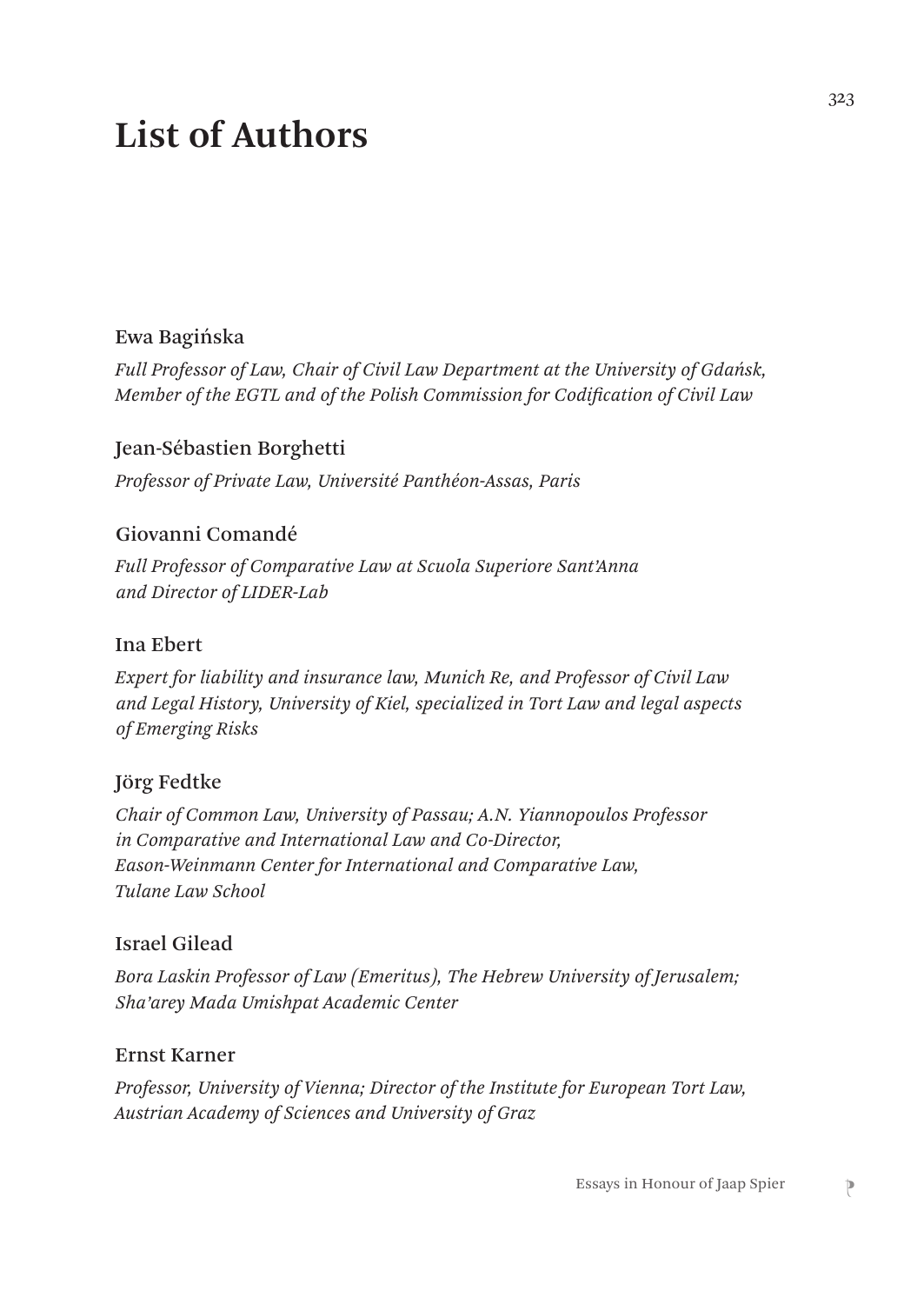## Bernhard A. Koch

*Professor of Civil and Comparative Law at the University of Innsbruck, where he is also the Director of the Medical Law Programme*

# Helmut Koziol

*Director of the European Centre of Tort and Insurance Law, retired Professor of Private Law at the University of Vienna and Honorary Professor in Graz and Budapest*

# Christian Lahnstein

*Formerly lawyer for Munich Re in Colombia and Munich, responsible for fundamental legal and sociological issues relating to tort and insurance law; former Member of the Board of Overseers at the RAND Institute for Civil Justice in Santa Monica; Member of the European Centre of Tort and Insurance Law in Vienna*

# Ulrich Magnus

*Professor (em.) for Civil Law, Private International Law and Comparative Law at the University of Hamburg and Judge (ret.) at the Court of Appeal in Hamburg*

# Miquel Martín-Casals

*Catedrático de Derecho Civil, Instituto de Derecho privado europeo y comparado Universidad de Girona*

# Olivier Moréteau

*Professor of Law, Russell B. Long Eminent Scholars Academic Chair, Director of the Center of Civil Law Studies, Louisiana State University, Member Emeritus, European Group on Tort Law*

# Johann Neethling

*Senior Professor of Law, Faculty of Law, University of the Free State, Bloemfontein, South Africa, former Dean and emeritus Professor of Law, Faculty of Law, University of South Africa, Pretoria, South Africa, specializes in Law of Delict, Law of Personality, Unlawful Competition*